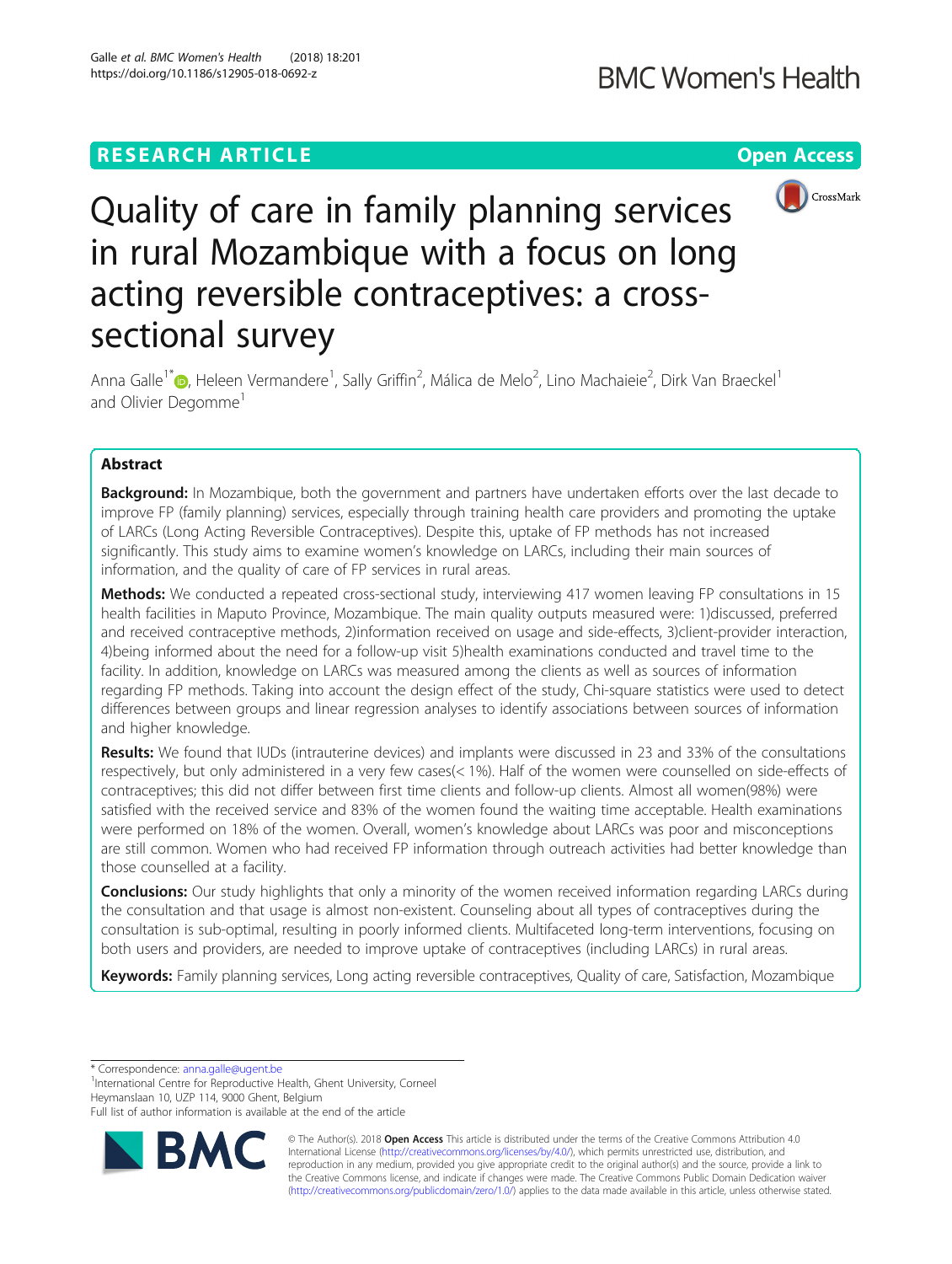### Background

In alignment with global initiatives and the latest evidence, the SDGs (Sustainable Development Goals) include the ambitious target of achieving at least 75% of women of reproductive age (15–49 years) who have their need for FP satisfied with modern methods by 2030 in all countries [[1\]](#page-11-0). Achieving this will require the level of met need for modern methods of contraception to increase by 2.2 percentage points annually between 2014 and 2030 – more than double of today's average in LMICs (Low and Middle Income Countries) [[2\]](#page-11-0).

Although voluntary contraceptive use is rising across most LMICs, in Mozambique progress has been slow. Almost 1 in 4 Mozambican women in a relationship have an unmet need for FP, meaning they are not using contraception despite having an expressed desire to delay, space or limit births [\[3](#page-11-0)]. Of all Mozambican women who were married or in a union, 25% used a modern contraceptive in 2015, compared to 17% in 2003 [[3,](#page-11-0) [4](#page-11-0)]. Furthermore, uptake is highly skewed towards short-acting methods including injectable contraceptives (13% of married women) and oral contraceptives (6%). The use of LARCs (long-acting reversible contraceptives) is very uncommon: in 2015, 1.7% of women used implants and 0.8% IUDs (Intra Uterine Devices) [[3](#page-11-0)].

Long acting reversible contraceptives include the contraceptive implant and IUD [\[5](#page-11-0)]. Although there is some debate about whether 3 month contraceptive injections are LARCs, in this paper we do not consider them in this category, in line with the definition used by WHO (World Health Organization) and UNFPA (The United Nations Population Fund) [[5](#page-11-0)]. LARCs have been found to significantly decrease unintended pregnancies and have many advantages compared to other contraceptives: they are easy to use, safe, long-lasting, quickly reversible and 20 times more effective than combined oral contraceptives [\[6](#page-11-0), [7\]](#page-11-0). As a result, the WHO recommends both implants and IUDs for women with or without children of any age, including adolescents and women over 40 [\[8](#page-11-0)].

Major barriers to LARCs uptake by women can be clustered under three main categories: 1) User-related, 2) provider-related, and 3) cost-related [[9\]](#page-11-0). Although these barriers exist worldwide, some are more problematic in LMICs, and additional barriers related to context and culture may arise. Firstly, on the user side, a lack of awareness, fear of side-effects and misconceptions about LARCs can hamper uptake particularly in rural areas [[10\]](#page-11-0). Secondly, on the provider side, Mozambique is dealing with weaknesses in the supply management system, inadequate infrastructure and insufficiently trained health care providers which hampers universal access to contraceptives in general  $[11]$  $[11]$ . Misconceptions on the provider side (such as reluctance to offer LARCs to young, unmarried women) can limit the usage of LARCs. Providers often worry about whether LARCs are safe for young, unmarried women and if the use of LARCs could affect their fertility in the future [\[12](#page-11-0)]. Finally, cost is in principle not an important factor in Mozambique since FP services are free for patients in public facilities; however, informal payments are common, as well as indirect costs associated with accessing health care such as transport. Informal or under the table payments to health service providers have been estimated to constitute between 10 and 45% of total outof-pocket expenditure for healthcare in many low-income countries [[13](#page-11-0)]. Informal payments in poor resource settings are mainly made in order to get priority in the waiting line or receive better quality of services [\[13](#page-11-0), [14\]](#page-11-0).

Various efforts have been undertaken to strengthen the health system and remove barriers to FP services in Mozambique [\[15\]](#page-11-0). The national government and its development partners have been engaged in improving FP services in the region through developing guidelines, training health care providers, introducing new modern methods (such as implants in 2012  $[16]$  $[16]$ ) and the integration of FP in other health services. In addition, Mozambique is one of the priority countries of the Family Planning 2020 (FP2020) Initiative [[17](#page-11-0), [18\]](#page-11-0), a global partnership that supports the rights of women and girls to decide, freely, and for themselves, whether, when, and how many children they want to have. The Mozambican government signed a commitment agreement in light of FP2020 to increase access to long-acting and permanent methods from 1% to 5% of women by 2015 and to increase the contraceptive prevalence rate from 12% in 2008 to 34% in 2020 [\[18,](#page-11-0) [19\]](#page-11-0).

While important steps have been taken, it is not clear to what extent these efforts have actually improved the quality of care in FP services in rural areas in Mozambique, which is essential to ensure adequate uptake of contraceptives (i.e. attracting new contraceptive users and retaining existing users) [\[20](#page-11-0)]. Quality of care is a multidimensional issue that can be defined and measured in various ways depending on the stakeholder's interest [\[21](#page-11-0)]. The Bruce-Jain framework [[22](#page-11-0)], developed in 1990, is often considered the central paradigm for quality of care in FP services [\[21](#page-11-0), [23](#page-11-0), [24](#page-11-0)]. It defines quality of care as "the way individuals and clients are treated by the system providing services" and puts forward six essential elements of quality of care: choice of methods; information given to clients; technical competency of providers; interpersonal relations; follow-up mechanisms; and appropriate constellation of services. All elements, except for technical competence, have several indicators that can be assessed through exit interviews with family planning clients [[25](#page-11-0)].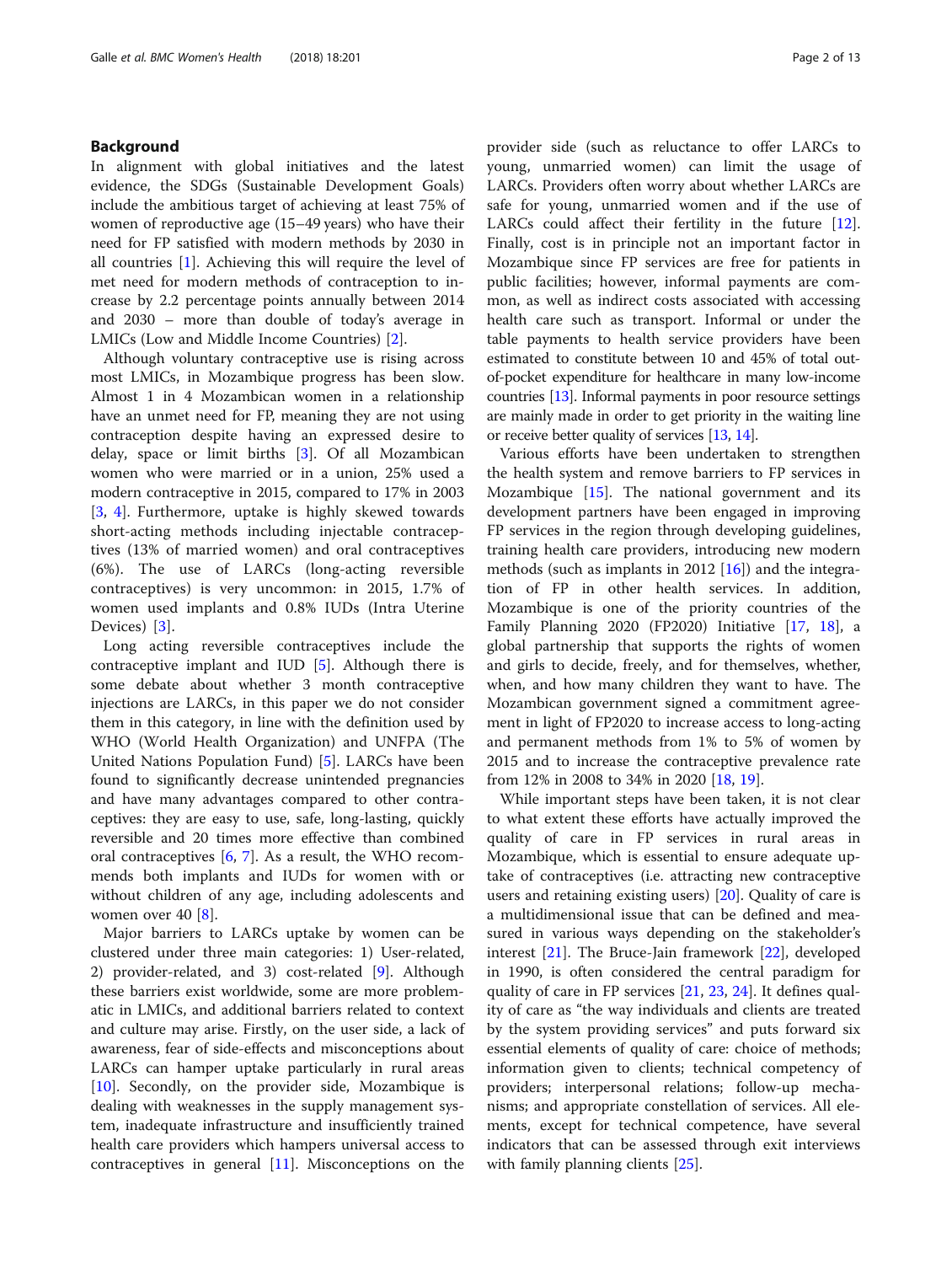### **Objectives**

We wanted to assess quality of care in family planning services in rural Mozambique focusing on outcome indicators relating to 5 of the 6 elements of the Bruce-Jain framework: 1) discussed, preferred and received methods, 2) received information on usage and side-effects, 3) client provider interaction, 4) informed about the need for follow up, 5) general health examinations conducted and travel time. As a secondary objective we examined the importance of health care facilities as a source of information on FP methods by investigating the association between women's knowledge of LARCs and information sources.

### Methods

### Setting

In Mozambique, primary health care facilities at district level can be divided into type I and type II health centers and health posts. According to guidelines of the National Ministry of Health, type II facilities should offer male and female condoms, oral contraceptives, 3 month injectable contraceptives, implants, and IUDs [\[26](#page-11-0)]. Implants were only recently introduced in Mozambique, in mid-2012 [\[16\]](#page-11-0). In our study, we focused on type II health care centers in two districts (Manhiça and Marracuene) in Maputo province, Mozambique. We only included type II health facilities because they encompass provision of a range of family planning services, while health posts usually do not, and type I health centers serve as referral centers. Although we originally intended to include all 21 type II facilities located in those districts, we excluded 6 of them due to: being closely linked to a type I health facility and serving as a referral center (2), being extremely hard to reach (2) or not providing FP services (2).

In March 2015 the Maputo provincial health department (DPS - Direcção Provincial de Saúde), in collaboration with ICRH (International Centre for Reproductive Health), organized refresher training for the staff from the participating health centers on provision of FP services, so as to ensure all health centers could provide all methods. During three full days, all available modern contraceptives (male and female condom, combined oral contraceptives, injections, implant, and IUD) were discussed and practical sessions were organized, focusing on insertion of implants and IUDs. Training also included inter-personal communication skills and FP counseling. In addition, all health centers received the necessary equipment to provide all methods, if needed. Afterwards, all health centers participated in a project aiming at improving stock management of contraceptives (April 2015 until February 2016). Monthly visits were conducted by ICRH in order to monitor improvements in supply management. In addition, providers' motivation was measured 3 times, with 4 month intervals. The results of this project are published elsewhere [[27](#page-11-0)].

### **Instruments**

The outcome indicators used for each element of the Bruce-Jain framework for quality of care were based on the work of Strobino et al. (2000) [[25\]](#page-11-0) and completed with some additional quality indicators based on more recent literature  $[28, 29]$  $[28, 29]$  $[28, 29]$  $[28, 29]$ . The aspect of choice of methods was assessed by asking which methods were discussed, which method was given, whether or not the client received her chosen method and was satisfied with the given method. Indicators related to information given to clients include having received verbal and/or written information about how to use their method and about its side effects and having received any material about FP such as a brochure, pamphlet or booklet. Interpersonal relations focuses on the client-provider interaction and included indicators related to treating the client with respect, feeling comfortable and general satisfaction. Continuity and follow-up indicators include whether or not she was informed about the need for follow up and where to go in case of emergency. The domain of appropriate constellation of services included whether or not the client was examined, travel time to the facility and opinion regarding the waiting time and opening hour. Health examinations included blood pressure measurement, weight monitoring and testing for HIV and STIs (Sexually Transmitted Infections). The questionnaire can be found in the supplementary files (see Additional file [1\)](#page-10-0).

Knowledge about LARCs was measured among the clients by four multiple choice questions (yes / no / don't know) (Fig. [2\)](#page-8-0), which were based on research conducted by Pathfinder and were adapted to the local context based on input of ten local experts [[30](#page-11-0)]. Answers were recoded as " $0 =$  wrong answer", " $1 =$  I don't know", "2 = correct answer" and a total score was calculated ranging from 0 to 8.

### Data collection

Data collection took place in three rounds, in June 2015, October 2015 and March 2016 (rounds 1, 2 and 3 respectively); the repeated study design was part of the study regarding stock management published elsewhere [[31\]](#page-11-0). Due to this design we checked for change over time as we expected to find a high number of women satisfied about the received care (due to the trainings and supervision) at the beginning of the study and a fade out effect after time. We collected 417 exit-interviews of women exiting FP consultations. For each round, two fieldworkers spent two mornings at each health center during which they invited every woman exiting the FP consultation for an interview.

The administration of the questionnaire took place in a non-clinical environment outside the facility, and lasted for approximately 15 min. Confidentiality was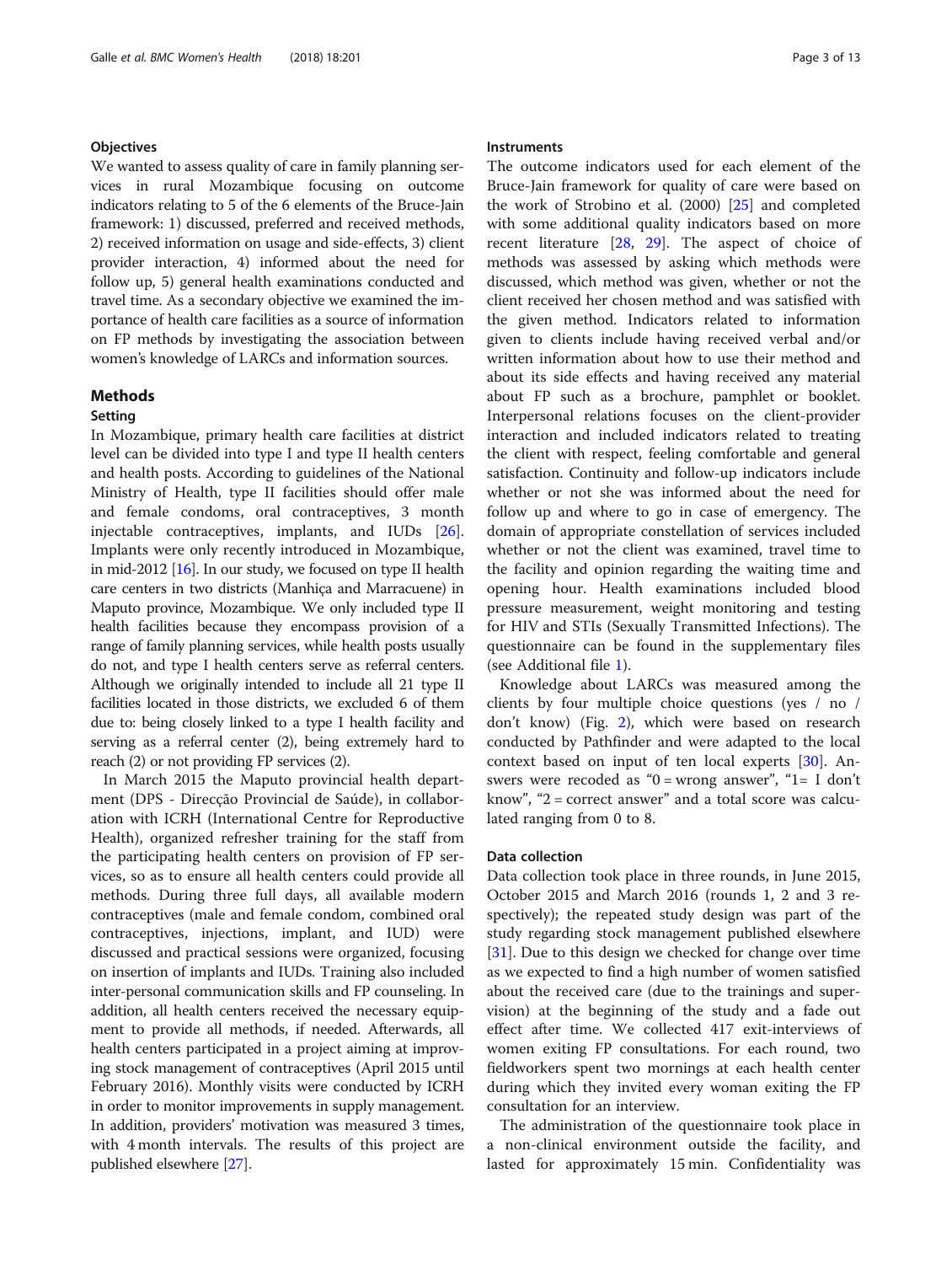guaranteed at all times and no names were asked. Before the start of the interview, all women received information regarding the content and objective of the questionnaire, after which written consent was obtained. The interview was pen-and-paper administered and data was entered in Epi-info. Data cleaning and analysis were conducted in R.

### Sample size

Prior sample size calculation was done based on the indicator of general satisfaction included in the survey. We used an online sample size calculator to estimate the required sample size to detect dissatisfaction among 10% of the female FP clients regarding FP methods ([http://www.se](http://www.select-statistics.co.uk/sample-size-calculator-proportion) [lect-statistics.co.uk/sample-size-calculator-proportion\)](http://www.select-statistics.co.uk/sample-size-calculator-proportion). The estimates used can be found in Table 1 and resulted in a sample size of 136 for each round of data collection.

### Data analysis

After data collection, we noticed that the distribution of participants sampled per health facility did not reflect the distribution of patients we expected (based on records of patients in 2014). Due to closed facilities on the day of the visit, distance and time constraints some health facilities were overrepresented and others underrepresented. To account for this, the relative weight for each health facility within the sample was calculated. That is, observations more likely to be selected (e.g., from oversampling) received a smaller weight than observations less likely to be selected. Subsequently, raw weights for each health center according to the population size were calculated based on the female FP clients each facility received in 2014. Sample weights were then obtained by dividing the raw weights by the relative weights. Sample weights were then applied in the computation of statistics from the sample observations [\[32](#page-11-0)]. Finally, we also took into account the design effect by using the survey package in R (svydesign) and adjusted for health centers weight and clustering effect for all further analysis [[32](#page-11-0)–[34\]](#page-12-0). The Design Effect for our

| Table 1 Sample Size calculation |  |  |  |  |
|---------------------------------|--|--|--|--|
|---------------------------------|--|--|--|--|

| Socio Demographic Data                                    | Manhica & Marracuene<br><b>Districts</b> |  |  |
|-----------------------------------------------------------|------------------------------------------|--|--|
| Population <sup>a</sup>                                   | 242.617                                  |  |  |
| Women <sup>a</sup>                                        | 130.017                                  |  |  |
| Women of reproductive<br>age (national 41.8%b)            | 54.347                                   |  |  |
| Using contraceptives<br>(national $12.1\%$ <sup>b</sup> ) | 6576                                     |  |  |
| Sample for 10%<br>dissatisfaction rate                    | 136                                      |  |  |
| 2.1.2.7.7                                                 |                                          |  |  |

<sup>a</sup>data from DPS

b based on data from DHS 2011

outcome measure (general satisfaction) was calculated and considered as acceptable (DEFF 1.25).

We performed a Principal Component analysis on the four questions related to knowledge about IUDs and implants in order to examine the dimensionality of the data and detect the correlation between variables. (see Additional file [2](#page-10-0)). For computing PCA we took into account the assumptions of Hatcher & Stepanski (1994) [[35\]](#page-12-0): Interval-level measurement, Random sampling, Linearity and Normal distributions of the variables were respected. Both biplot and a scree plot were performed. Subsequently a reduced set of components was extracted from the knowledge variables.

Simple descriptive analysis was done to explore sociodemographic characteristics of the population and outcome indicators for quality of care. Pearson chi-squared statistics were calculated to assess whether there was a significant difference in the percentages of women that were satisfied between rounds and main sources of FP information between the rounds. Also for detecting a difference in consultation content between first time users and follow-up clients Pearson chi-squared statistics were used.

We examined significant predictors for knowledge of LARCs by building a generalized linear model with inverse-probability weighting and design-based standard errors in R. Assumptions concerning the data structure were verified graphically in R. A linear model was built with the principal component of knowledge as continuous outcome variable and sources of information as dichotomous predictors. The selection of the model was done in different steps. First, we selected different predictors for knowledge based on the literature (such as age, marital status, travel time to the facility and sources of health information). The main sources of information were grouped into four categories: 1) health promotion in the clinic, 2) radio or television, 3) community talks, activists or community meetings, 4) mobile teams or community health workers. These categories were renamed as 1) health promotion 2) Mass Media 3) community campaigns and 4) outreach activities. Mobile teams and community health workers were put in one category as they are both part of the national health service outreach activities. Activists were classified under community campaigns as their activities are mostly linked to community meetings and community talks. We built eight different models by adding and reducing the number of predictors and compared these models. This was in order to reduce the risk of over or under-fitting a model, which may not capture the true nature of the variability in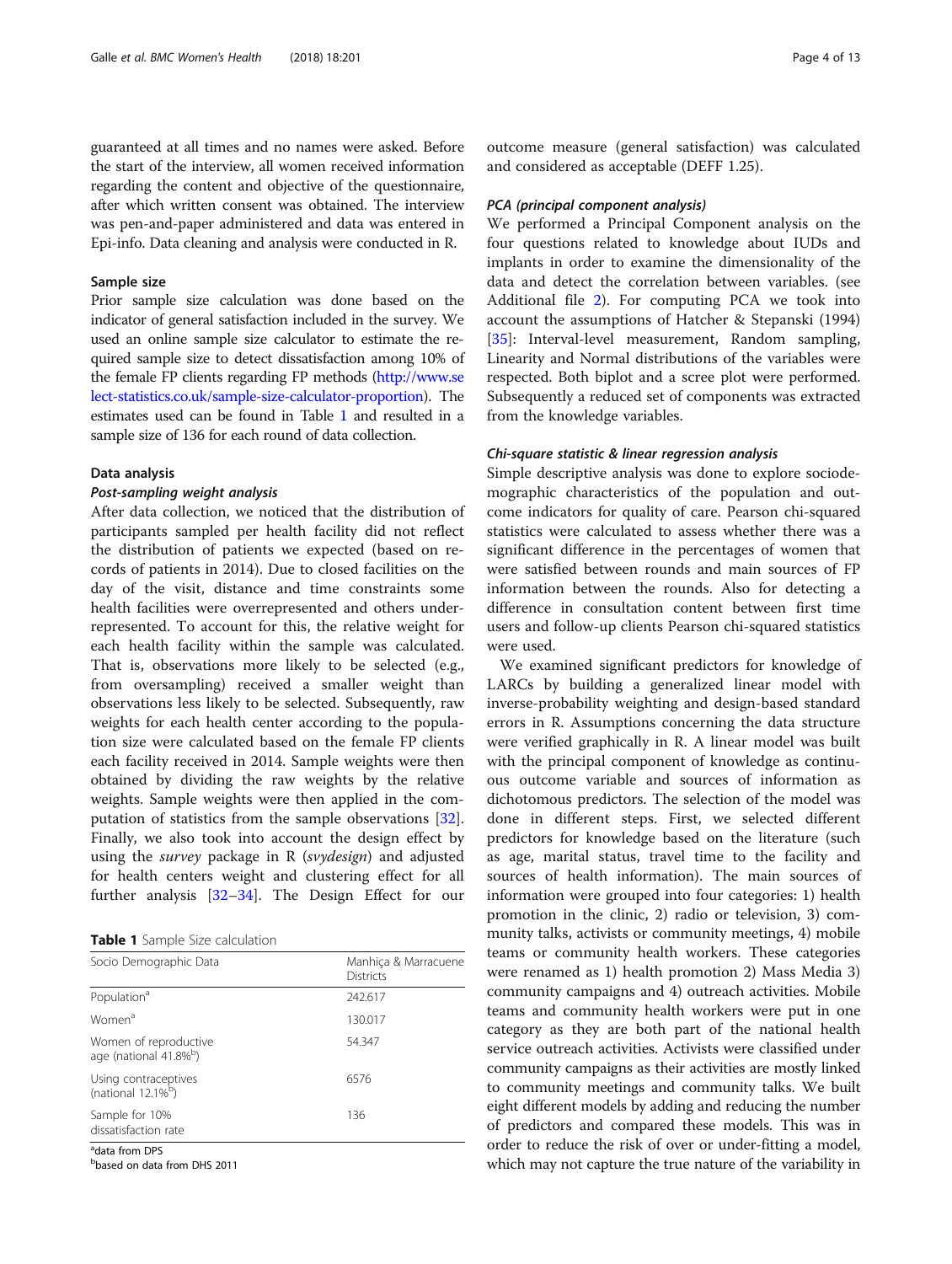<span id="page-4-0"></span>the outcome variable [[36](#page-12-0)]. Finally, we utilized AIC (Akaike's Information Criterion) to select the best model, which is the model with the lowest AIC score.

### Results

### Sociodemographic characteristics

Local fieldworkers approached 422 women of which 5 refused to participate due to time constraints. In total 417 women were interviewed and included in the sample, 43% of the interviews took place at health centers in Manhiça and 57% in Marracuene. Both weighted and unweighted frequencies of the sociodemographic characteristics are given in Table 2. Around 62% of the women were aged between 21 and 35 years and the women had an average age of 28 years old. The majority (83%) of women were in a relationship.

### Choice of method

Women were asked which methods were discussed during consultation (Fig. [1\)](#page-5-0). The number of methods discussed varied from 0 to 6, with an average of 2 methods, and did not differ between first time users or follow-up visits ( $t = 0.853$ ,  $p = 0.41$ ). Injectable (=Depo) and oral contraceptives (=Pill) were discussed most frequently (Fig. [1\)](#page-5-0).

Women were also asked which method they received (Fig. [1](#page-5-0)). Implants were only given in round 1 (5 times) and IUDs only once in round one and once in round

|                                              | n                                      | Unweighted % | Weighted % |  |  |  |
|----------------------------------------------|----------------------------------------|--------------|------------|--|--|--|
| Sociodemographic Characteristics             |                                        |              |            |  |  |  |
| District                                     |                                        |              |            |  |  |  |
| Manhiça                                      | $(n = 178)$                            | 42.89        | 62.00      |  |  |  |
| Marracuene                                   | $(n = 237)$                            | 57.11        | 38.00      |  |  |  |
| <b>Marital Status</b>                        |                                        |              |            |  |  |  |
| In a relationship                            | $(n = 339)$                            | 82.89        | 84.77      |  |  |  |
| Single                                       | $(n = 70)$                             | 17.11        | 15.23      |  |  |  |
| Age                                          |                                        |              |            |  |  |  |
| $\leq$ 21                                    | $(n = 75)$                             | 18.25        | 19.49      |  |  |  |
| $> 21$ & $\lt$ = 25                          | $(n = 83)$                             | 20.19        | 25.81      |  |  |  |
| $> 25 \< = 35$ (n = 175)                     |                                        | 42.58        | 35.90      |  |  |  |
| $>$ 35 years                                 | $(n = 78)$                             | 18.98        | 18.80      |  |  |  |
| Awareness of Family Planning                 |                                        |              |            |  |  |  |
|                                              | Heard about FP before the consultation |              |            |  |  |  |
| Yes                                          | $(n = 394)$                            | 96.33        | 96.82      |  |  |  |
| <b>No</b>                                    | $(n = 15)$                             | 3.67         | 3.18       |  |  |  |
| Received FP information in the last 3 months |                                        |              |            |  |  |  |
| Yes                                          | $(n = 294)$                            | 75.00        | 67.86      |  |  |  |
| No                                           | $(n = 98)$                             | 25.00        | 32.14      |  |  |  |

three. Implant dropped from 5 times given in round one to not given at all in round two and three. IUD was given once in round one and once in round three. Female condom was only given in round two and male condom once in round one and once in round two.

Five percent of the women did not receive the method they preferred. A third of women who did not receive their preferred method mentioned that the method was not available in the health center at that time. Three percent of the women were not satisfied with the method received (Table [3\)](#page-6-0).

### Information given to clients

For 24% of the women it was the first time they received the given method (Table [4](#page-7-0)). Information about the usage of the method was given to 88% of the new clients and 84% of the follow-up clients. Potential side effects were discussed with 50% of the new users and to 47% of the women who came for a follow-up visit. Information about where to go in case of problems was given to 68% of the new clients and 72% of the follow-up clients. Material about FP was given to 2% of the new clients and 6% of the follow-up users. There was no significant difference between first time clients and follow-up clients regarding the content of the consultation (Table [4\)](#page-7-0).

### Interpersonal relations

General satisfaction was very high (98%) and 75% of the women would highly recommend the service to a friend/ relative (Table [3](#page-6-0)). Almost all women reported that they felt they were treated with respect (99%) and felt comfortable (99%). Percentage of women satisfied didn't differ between round 1, 2 or 3 ( $X^2 = 1.72$ , *p*-value = 0.51).

### Mechanisms for continuity and follow up

Almost all women were informed about a follow-up visit (Table [3](#page-6-0)). No difference was found between new users and follow-up visits  $(X^2 = 1.96, p-value = 0.54)$ . One third of the women were not told where to go in case of problems or emergencies (Table [3](#page-6-0)). Again no difference was found between new users and follow-up visits regarding the percentage of women told where to in case of problems or emergencies ( $X^2 = 0.48$ ,  $P = 0.45$ ).

### Constellation of services

Health examinations were performed on 17% of the new users and 11% of the follow-up visits, but the difference between new users and follow-up visits was not significant  $(X^2 = 2.88, p-value = 0.17)$ . Overall 12% of the women were examined during the FP visit. Forty-three out of 46 women also received information (93%) regarding the health exams that were performed.

Around 73% ( $n = 299$ ) of the women had walked to the health care center, taking on average 45 min to reach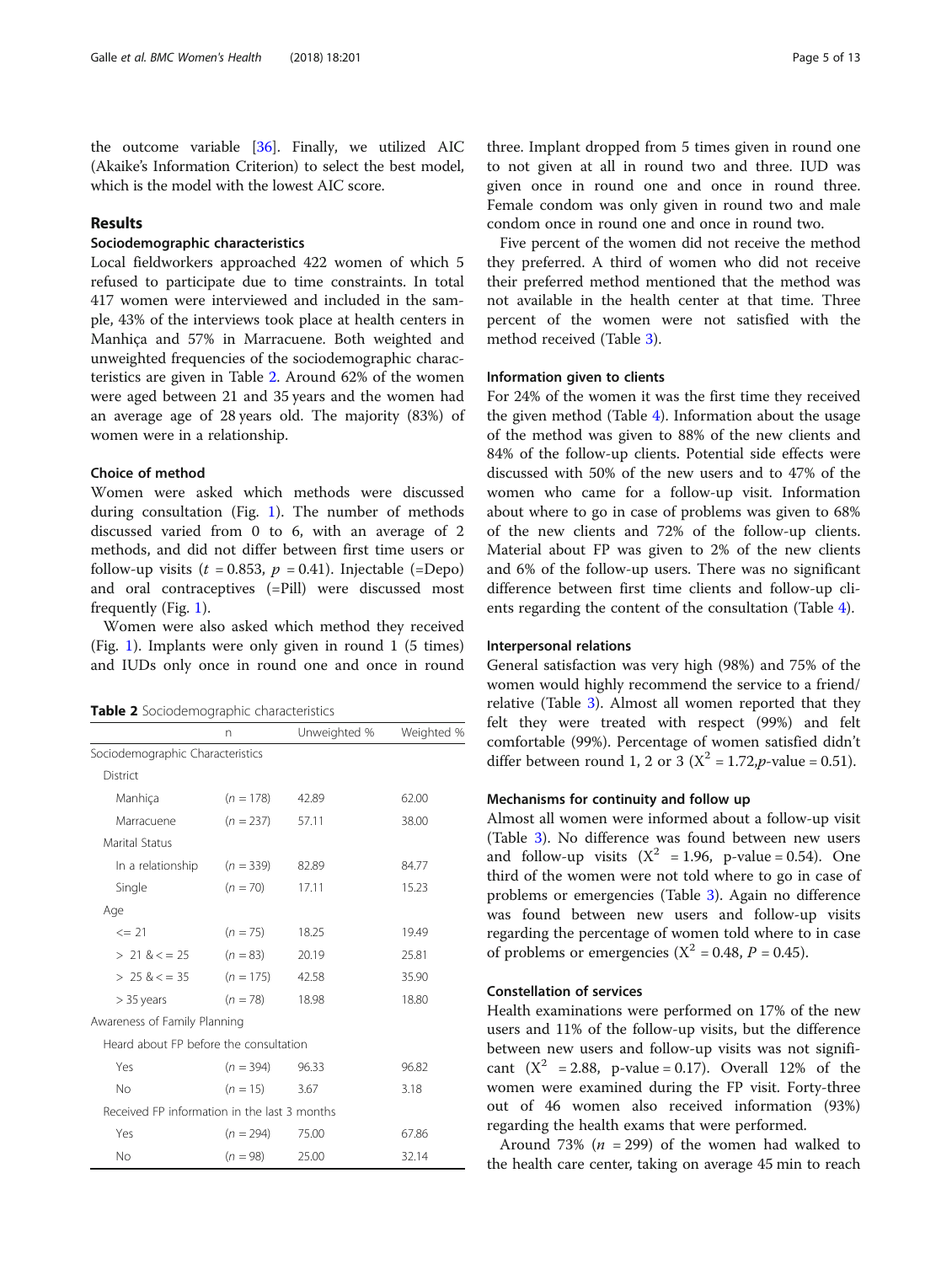<span id="page-5-0"></span>

the clinic. For 83% ( $n = 321$ ) of the women the waiting time inside the clinic was acceptable (Table [3](#page-6-0)) and almost all women (99%) were satisfied with the opening hours of the health center.

### Knowledge about LARCs and sources of information

Almost all women had heard about FP before the consultation (97%) and 68% had received information regarding FP in the last 3 months (Table [2](#page-4-0)). Knowledge regarding IUD and implants is limited, women answering correctly ranged between 14 and 22% among the four questions (Fig. [2\)](#page-8-0). Thirteen percent (Unweighted  $n = 63$ ) of the women had never heard about implants and 15% (Unweighted  $n = 74$ ) had never heard about IUDs. Of the women who had heard about implants or IUDs, more than half of them did not know the answer to the knowledge questions regarding these methods (Fig. [2\)](#page-8-0).

A PCA analysis was conducted on the four knowledge questions. One main PCA component, reflecting overall knowledge, could be identified based on interpretation of the scree plot and criteria proposed by Holland et al. (2008) [\[33\]](#page-11-0): 1) Ignore principal components (PCs) at the point which the next PCA offers little increase in the total variance explained and 2) include all those PCs up to a predetermined variance explained, where we considered 80% as an acceptable threshold. The biplot (see Additional file [2](#page-10-0)) reflected the structure of the data: questions related to IUD and questions related to implant (F2 & F3) each pointed in a different direction of the x-axis. All PCA loadings (=the covariance/correlations between the original knowledge questions and the unit-scaled components) were close to 0.5. PC1 was plotted against the total knowledge score (ranging from 0 to 8) (see Additional file [2](#page-10-0)). Based on the loadings shown in Additional file [2](#page-10-0), we labeled Component 1 as overall knowledge.

The main source of information was health promotion in the clinic for every round of data collection (Fig. [3](#page-8-0)). The source of information was stable among the three rounds for: health promotion in the clinic  $(X^2 = 11.72)$ ,  $p$ -value = 0.25), television ( $X^2$  = 0.82, p-value = 0.83), and radio  $(X^2 = 7.11$ , p-value = 0.24). The number of women that received information by community meetings  $(X^2 = 18.82, p-value = 0.005)$ , community talks  $(X^2 = 12.54, p-value = 0.048)$  and mobile teams  $(X^2 = 15.75, p-value < 0.001)$  varied significantly according to the round of data collection. Overall, less women were counselled at community level in rounds two and three. For the other sources cell counts were too small to conduct further statistical tests.

We explored which sources of information were associated with higher/lower knowledge regarding LARCs. Taking into account the AICs (Akaike Information Criterion) [\[37](#page-12-0)], linear model was built with PC1 as continuous outcome variable and sources of information as dichotomous predictors. PCA loadings ranged from − 4.31 (lowest knowledge) until 3.77 (highest knowledge). Age, marital status and travel time to the facility were all included as covariates but eliminated during model selection as these predictors were not significant and reduced validity of the model. The residuals were normally distributed and the variance was homogenous across the fitted values of the model for each predictor and the response variable. Receiving health promotion in the health facility and information by outreach activities were significant predictors for knowledge regarding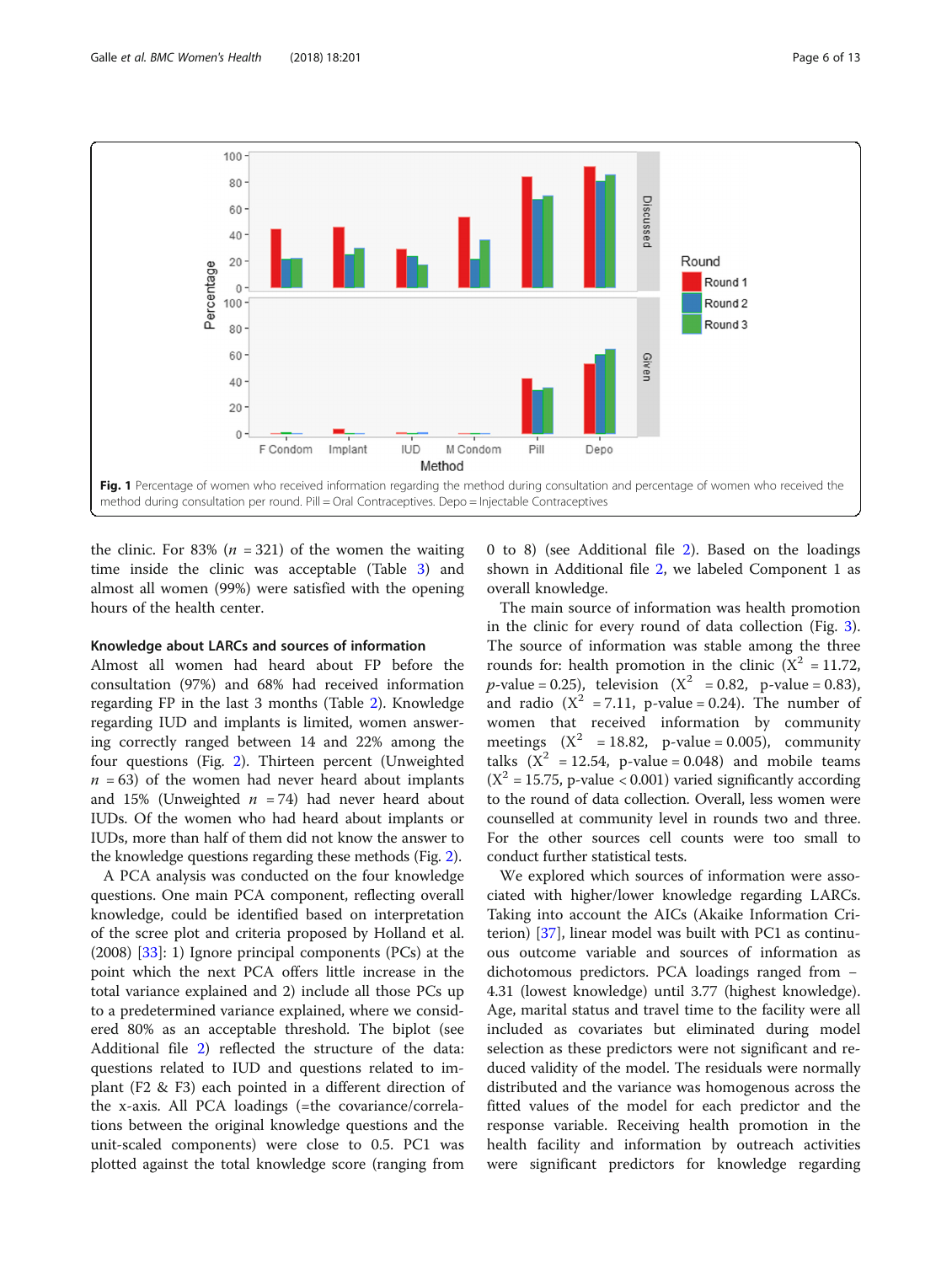## <span id="page-6-0"></span>Table 3 Choice of methods, interpersonal relations, follow -up and continuity, and constellation of services

|                                          | $\mathsf{n}$ | Unweighted % | Weighted % |
|------------------------------------------|--------------|--------------|------------|
| Choice of Method                         |              |              |            |
| Received preferred method                |              |              |            |
| Yes                                      | $(n = 386)$  | 94.84        | 94.56      |
| <b>No</b>                                | $(n = 21)$   | 5.16         | 5.44       |
| Why not received                         |              |              |            |
| Don't know                               | $(n = 1)$    | 4.76         | 9.69       |
| Not available                            | $(n = 7)$    | 33.33        | 25.84      |
| Not recommended by provider              | $(n = 5)$    | 23.81        | 18.04      |
| Other reasons                            | $(n = 8)$    | 38.10        | 46.43      |
| Satisfied with the method received       |              |              |            |
| Yes                                      | $(n = 399)$  | 97.32        | 97.50      |
| <b>No</b>                                | $(n = 11)$   | 2.68         | 2.50       |
| Interpersonal Relations                  |              |              |            |
| Satisfied in general                     |              |              |            |
| Yes                                      | $(n = 398)$  | 97.79        | 98.20      |
| No                                       | $(n = 9)$    | 2.21         | 1.80       |
| Treated with respect                     |              |              |            |
| Yes                                      | $(n = 411)$  | 99.76        | 99.48      |
| No                                       | $(n = 1)$    | 0.24         | 0.52       |
| Felt comfortable                         |              |              |            |
| Yes                                      | $(n = 408)$  | 99.03        | 99.11      |
| No                                       | $(n = 4)$    | 0.97         | 0.89       |
| Would you recommend the service          |              |              |            |
| Don't know                               | $(n = 2)$    | 0.49         | 0.75       |
| Don't recommend                          | $(n = 1)$    | 0.24         | 5.88       |
| Recommend moderately                     | $(n = 67)$   | 16.34        | 18.55      |
| Highly recommend                         | $(n = 340)$  | 82.93        | 74.82      |
| Follow-up and Continuity                 |              |              |            |
| Informed where to go in case of problems |              |              |            |
| Yes                                      | $(n = 282)$  | 68.61        | 72.41      |
| No                                       | $(n = 129)$  | 31.39        | 27.59      |
| Informed about follow-up visit           |              |              |            |
| Yes                                      | $(n = 407)$  | 99.02        | 98.53      |
| <b>No</b>                                | $(n = 4)$    | 0.98         | 1.47       |
| Constellation of Services                |              |              |            |
| Transport to health facility             |              |              |            |
| On foot                                  | $(n = 299)$  | 72.57        | 81.44      |
| Minibus                                  | $(n = 111)$  | 26.94        | 15.35      |
| Others                                   | $(n = 2)$    | 0.49         | 3.20       |
| Travel time to the facility              |              |              |            |
| $<$ 15 min                               | $(n = 121)$  | 29.88        | 32.71      |
| 15-30 min                                | $(n = 130)$  | 32.10        | 34.52      |
| 30-60 min                                | $(n = 115)$  | 28.40        | 19.74      |
| $>60$ min                                | $(n = 39)$   | 9.63         | 13.03      |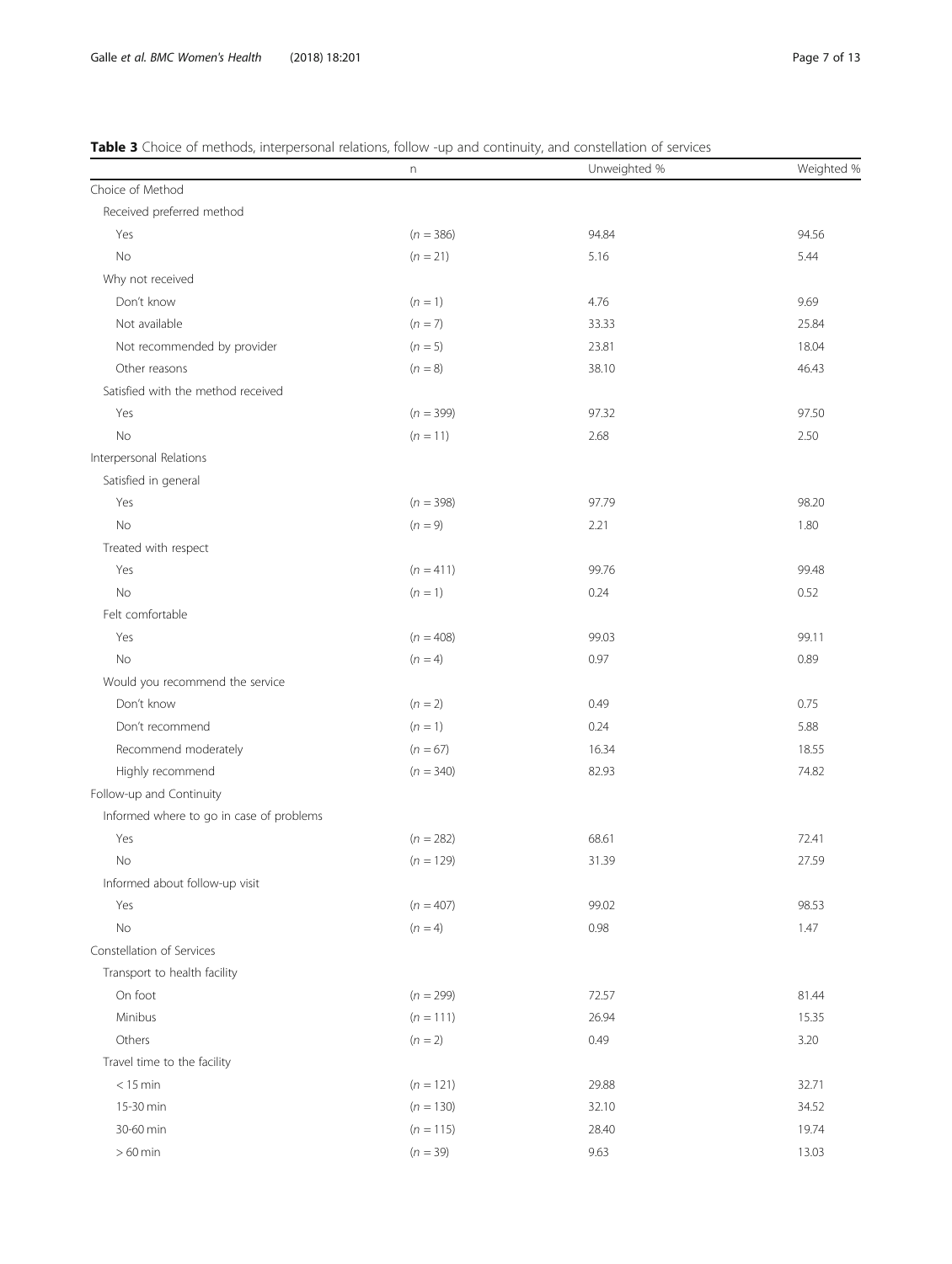<span id="page-7-0"></span>

|                          | n           | Unweighted % | Weighted % |
|--------------------------|-------------|--------------|------------|
| Waiting time acceptable  |             |              |            |
| Yes                      | $(n = 321)$ | 77.91        | 82.70      |
| <b>No</b>                | $(n = 91)$  | 22.09        | 17.30      |
| Convenient opening hours |             |              |            |
| Yes                      | $(n = 404)$ | 98.78        | 99.23      |
| No                       | $(n = 5)$   | 1.22         | 0.07       |
| Health exams conducted   |             |              |            |
| Yes                      | $(n = 46)$  | 11.20        | 11.36      |
| No                       | $(n = 365)$ | 88.80        | 88.64      |

LARCs (see Table [5\)](#page-9-0). Women receiving health promotion in the clinic in the last 3 months had significantly lower overall knowledge about LARCs (− 0.864). Women receiving information by outreach activities (by mobile teams or community health workers) had significantly higher overall knowledge about LARCs (+ 0.552).

### **Discussion**

This study explored quality of care according to five of the six elements proposed by the framework of Bruce & Jain [\[22](#page-11-0)]. The first element, the 'choice of methods', refers to having a range of contraceptive methods offered to the clients considering their diverse reproductive, health and behavioral needs. Only by offering a variety of contraceptive options, the health system can respond to the different reproductive, health, and behavioral needs of women [[38\]](#page-12-0). The second element, 'Information given to clients', refers to the information provided to users during the consultation, that enables them to choose and use contraception with competence and satisfaction. Both elements are closely linked to each other as they both contribute to the aim of women making a well-informed choice regarding their contraceptive method. The choice of methods will strongly depend on

| Table 4 Information given to clients |  |  |  |
|--------------------------------------|--|--|--|
|--------------------------------------|--|--|--|

what information women receive during the consultation, what they already know and which methods are available at that moment [\[39](#page-12-0)].

Our study showed that providers discussed on average two family planning methods per consultation and that this number did not differ between new users and follow up visits. Especially for new users we would expect that more FP methods are discussed, in order to facilitate a well informed choice among new users. The right of FP clients to receive accurate information and make their own decisions is considered fundamental in sexual and reproductive health and rights (SRHR) [[40\]](#page-12-0). Offering clients information about a variety of methods and letting clients make their own decisions during the consultation is definitely an area in need of improvement in family planning services in rural Mozambique.

LARCs were only discussed with a minority of the FP clients and providers were three times more likely to discuss injections and oral contraceptives. The low level of counseling about LARCs might be explained by certain preferences of the provider or a so called "provider bias" [[41\]](#page-12-0). Previous studies showed that some providers have misconception about LARCs such as the belief that IUDs and implants can only be given to multiparous

| $X^2$ Test of independence<br>Weighted % |
|------------------------------------------|
|                                          |
|                                          |
|                                          |
| $X^2 = 1.2688$                           |
| $P = 0.2176$                             |
|                                          |
| $X^2 = 0.3452$                           |
| $P = 0.6899$                             |
|                                          |
| $X^2 = 1.983$                            |
| $P = 0.1578$                             |
|                                          |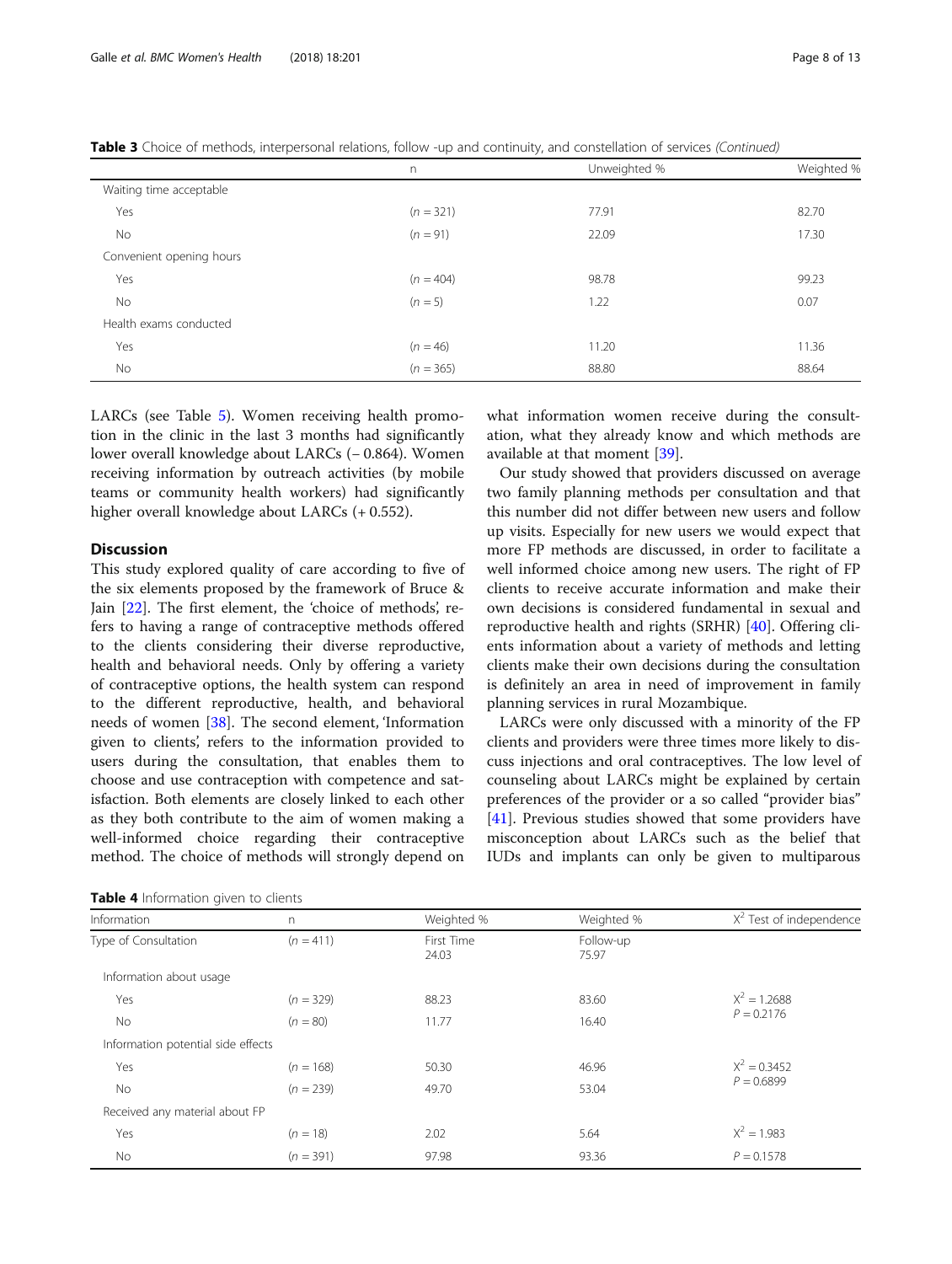<span id="page-8-0"></span>

women [\[42](#page-12-0)]. As a consequence, they will not mention the method in consultations with nulliparous women, which will negatively affect women's ability to choose from all methods. Time constraints might be another reason why providers do not discuss and provide all methods. Mozambique has one of the highest workloads for health providers in Sub-Saharan Africa, with an average of 38 patients a day per provider [\[43](#page-12-0)]. Another factor influencing choice may be the availability of methods, which can also be affected by provider bias: providers might stop ordering a method that is not popular [[27](#page-11-0)]. A complementary study focusing on stock outs and the role of providers in the same health centers showed more stock-outs for methods that are less used (female

condoms, implants and IUDs) compared to more popular methods such as the injectable and the pill [[27](#page-11-0)].

The third element of the Bruce-Jain framework, 'technical competence of the provider', involves providers' clinical technique, use of protocols, and implementation of aseptic procedures in performing clinical procedures. Technical competence was not assessed in this study. However, it would be interesting to examine in further research whether lack of competence and feeling unconfident is an important barrier to offering LARCs among providers in rural Mozambique. Providers in rural settings do not have many opportunities to learn new techniques or to receive supervision due to time constraints, prioritization of clinical duties, and direct

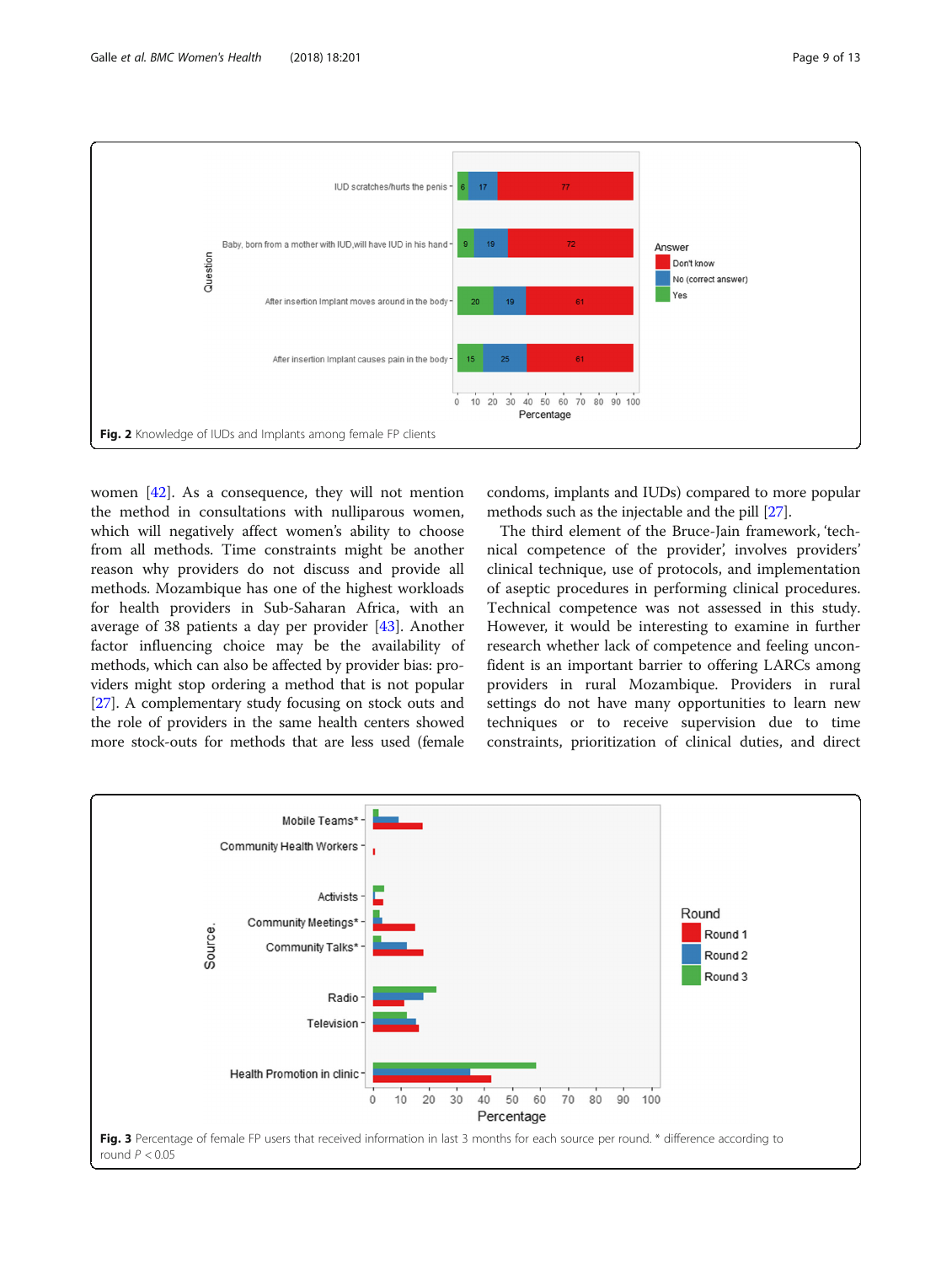### <span id="page-9-0"></span>Table 5 Linear Regression Model

|                                      | Estimate | Std. Error | t-value  |            |
|--------------------------------------|----------|------------|----------|------------|
| Effect:                              |          |            |          |            |
| Intercept                            | 0.726    | 0.371      | 1.960    | $0.078$ .  |
| Received health Promotion in clinic  | $-0.864$ | 0.265      | $-3.257$ | $0.008$ ** |
| Received info by Community Campaigns | 0.087    | 0.227      | 0.385    | 0.708      |
| Received info by Outreach Activities | 0.522    | 0.222      | 2.354    | $0.040*$   |
| Received info by Mass Media          | 0.060    | 0.184      | 0.328    | 0.749      |

Levels of significance:. =  $p < 0.1$ ;  $* = p < 0.05$ ;  $** = p < 0.01$ 

and indirect costs such as transportation, accommodation, and per diems for trainers and supervisors [\[41\]](#page-12-0).

'Interpersonal relations', the fourth element, refer to the degree of empathy, trust, assurance of confidentiality, and sensitivity of providers to meet the client's needs and expectations. Women reported being very satisfied with the received services, including the way they were treated by the provider. Other researchers examining satisfaction of FP clients in rural Mozambique have reported similar satisfaction rates [\[44](#page-12-0)]. The literature indicates that satisfaction is shaped by expectations, and it may be that the women in our study had low expectations regarding FP services which resulted in high satisfaction levels [[45\]](#page-12-0).

The fifth element of the framework, follow-up mechanisms, considers how service providers encourage clients on the continuity of use and follow up visits [\[22](#page-11-0), [25\]](#page-11-0). Almost all women in our study had heard about family planning through different channels in the last 3 months and also during the consultation almost all women were told when to return for a follow-up visit, indicating that providers recognize the importance of continuity and follow up and communicate this effectively to users. Despite the fact that follow up was encouraged, one-third of women were not told where to go in case of problems or emergencies. Given that many women delay seeking care in the hope that symptoms disappear or look for solutions in traditional medicine, providers could stress their availability and responsiveness more strongly to increase the probability that women will seek care in health facilities in case of medical problems [[46](#page-12-0), [47](#page-12-0)].

The last component, 'appropriate constellation of services', is suitability of family planning services in terms of their location being at convenient place and time and the level of integration with other reproductive and maternal health services. Health examinations were done in very few cases and no difference was found between new users and follow up visits. Also, there were no significant differences between first and follow up visits regarding the number of methods discussed. This suggests family planning consultations are organized as a "one size fits all" approach rather

than one that is responsive to the clients' needs. We would expect standard health examinations for new clients according to global guidelines for family planning consultations [[48\]](#page-12-0).

Our research showed that women who received information through outreach activities (mobile teams and community health workers) tended to have better knowledge. A key component of the country's FP2020 strategy is to engage community health workers (CHWs) and others in sharing information about family planning, and referring community members to sites that offer a wide range of family planning methods [\[49\]](#page-12-0). The work of community health workers and mobile teams are part of the national health system in Mozambique [\[50\]](#page-12-0), but are mainly organized with financial support from bilateral and multilateral cooperation partners and NGOs [\[51](#page-12-0)]. This can explain why the number of women counselled by mobile teams was rather small and not stable, as donor funded programs are often restricted in time and resources. The positive results in terms of knowledge found here, strengthen the argument for increased ownership and investment by the national government in these outreach health promotion activities in rural areas, to ensure their continuity and sustainability [[52,](#page-12-0) [53](#page-12-0)]. Surprisingly, women who had received information about contraceptives in the health center in the last 3 months had lower knowledge regarding LARCs than women who had not. This finding may be explained by different pathways. On the one hand women with low knowledge might visit health centers more often or might be referred to them more often. On the other hand, these findings also suggest that the information that they received at the health center did not improve their knowledge significantly.

Overall, knowledge about LARCs was very poor. Given that the majority of women have not heard of IUDs/implants, more consistent counseling at the health center about LARCs to all women will be essential to ensure that they can make a well-informed choice, reinforced by outreach and community education. Lack of knowledge among women combined with misconceptions is probably an important contributor to the low uptake of LARCs in rural Mozambique.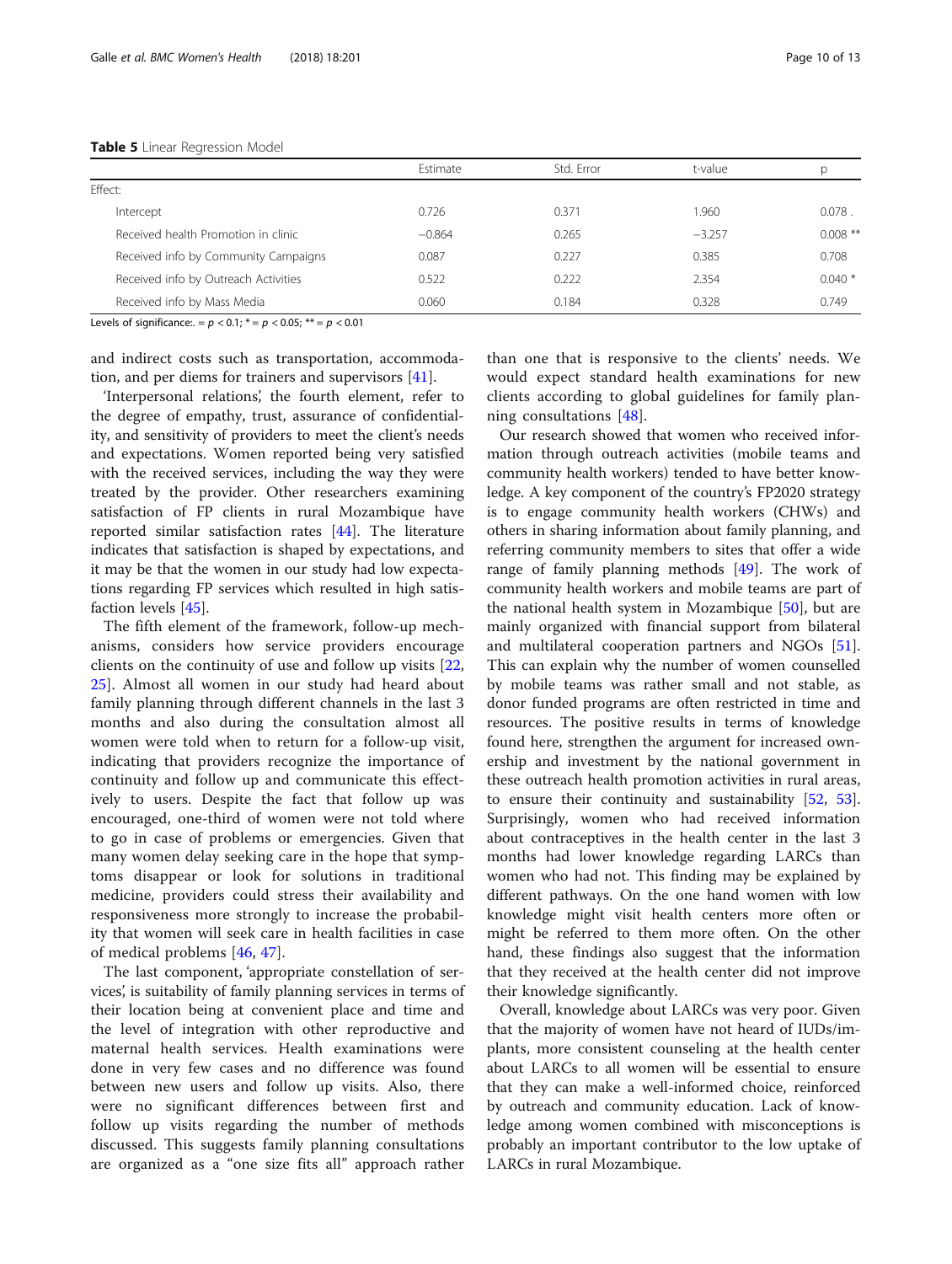### <span id="page-10-0"></span>Limitations

By examining different components of the Bruce-Jain framework we tried to capture quality of care in a broader sense than using one single item alone. Nevertheless we only used exit interviews with women, and a limitation of patient-reported quality measures is that patients' memories and assessments of quality may not always be accurate, especially regarding technical quality [\[54](#page-12-0)]. A combination of observations and exit interviews, where the technical competence of the provider can also be assessed, would have given a more complete assessment of quality of care in family planning services [[55\]](#page-12-0).

Data in this study were collected from clients exiting FP services and need to be interpreted as such. Women using injections and oral contraceptives will visit FP services much more often (overrepresented) than women using LARCs (underrepresented). However, uptake of LARCs among first time users was very low and the same can be seen in national data. To explore the dynamics of contraceptive uptake in the general population, longitudinal studies at household level will be more appropriate [\[56](#page-12-0)].

Finally, by using a face-to-face interview as the data collection method we might have induced socially desirable answers from women. This might explain the high satisfaction rates with very little variation in our study. Patient satisfaction is not a clearly defined concept, although it is identified as an important quality outcome indicator to measure quality of care in the literature [[20](#page-11-0), [57](#page-12-0)]. We used a standardized questionnaire, which has been one of the most common assessment tools for patient satisfaction studies [\[57](#page-12-0)]. However, it might not be the most reliable and valid method for measuring patient satisfaction with FP services in this context and qualitative research can generate more in depth information about women's experiences with FP services.

Assessments of structures, processes and health outcomes should be carried out to better understand the constellation of services and follow-up mechanisms in rural Mozambique [\[54](#page-12-0)]. Follow-up research should also explore knowledge, perceived competence and preferences regarding family planning methods at provider level and the origin of misconceptions by women.

### Conclusion

Despite various efforts, LARC uptake is still very low in two rural districts in Mozambique. Context specific multilevel interventions, beyond training of providers, with long-term follow up are needed to strengthen FP services and LARCs provision in rural Mozambique. Programs at community level to raise awareness and eliminate misconceptions are recommended to increase knowledge and acceptance on the user side. Overall patients are satisfied with the received family planning services but more investments should be made to offer women all methods and related FP information, in order to enable women to make a well informed choice.

### Additional files

[Additional file 1:](https://doi.org/10.1186/s12905-018-0692-z) Title: Questionnaire Description: The questionnaire used to assess quality of care (only available Portuguese). (PDF 145 kb)

[Additional file 2:](https://doi.org/10.1186/s12905-018-0692-z) Title: PCA analysis knowledge IUDs & implants: Description: The results of the Principal Component Analysis conducted on the knowledge questions about IUDs and implants. (DOCX 55 kb)

### Abbreviations

AIC: Akaike's Information Criterion; CHWs: Community health workers; DPS: Direcção Provincial de Saúde; FP: Family planning; ICRH: International centre for reproductive health; IUD: Intra-uterine device; LARCs: Long acting reversible contraceptives; LMICs: Low and Middle Income Countries; NGOs: Non-governmental organizations; PCA: Principal component analysis; PSI: Population Services International; SDGs: Sustainable Development Goals; SRHR: Sexual and reproductive health and rights; STIs: Sexually Transmitted Infections; UNFPA: United Nations Population Fund; USAID: United States Agency for International Development; WHO: World Health Organization

### Acknowledgements

We would like to thank all the women who participated in the study, without their contribution this study would not have been possible. We also would like to thank the great team of fieldworkers of the International Centre for Reproductive Health Mozambique for their work, the health centres involved, and the RHSC for funding this project through their Innovation Fund.

### Funding

This study was funded by PATH on behalf of the Reproductive Health Supplies Coalition. The funders were not involved in the design of the study, the collection, analysis, and interpretation of data, or in writing the manuscript. The content of this manuscript is solely the responsibility of the authors and does not necessarily represent the official views of the Reproductive Health Supplies Coalition or PATH.

### Availability of data and materials

The datasets used and/or analyzed during the current study are available from the corresponding author on reasonable request.

### Authors' contributions

DVB, HV and AG developed the study protocol and questionnaire. SG coordinated the acquisition of the data and AG drafted the manuscript. LM and MM collected data and helped interpret results. ODG assisted in data analysis and interpretation of the results. All authors revised the manuscript critically and read and approved the final manuscript.

### Ethics approval and consent to participate

Ethical approval for the study was obtained by the National Health Bioethics Committee of Mozambique. Each clinic involved in the study gave approval for the interviews to take place and all participants provided written informed consent to participate in the study.

### Consent for publication

Not applicable

### Competing interests

The authors declare that they have no competing interests.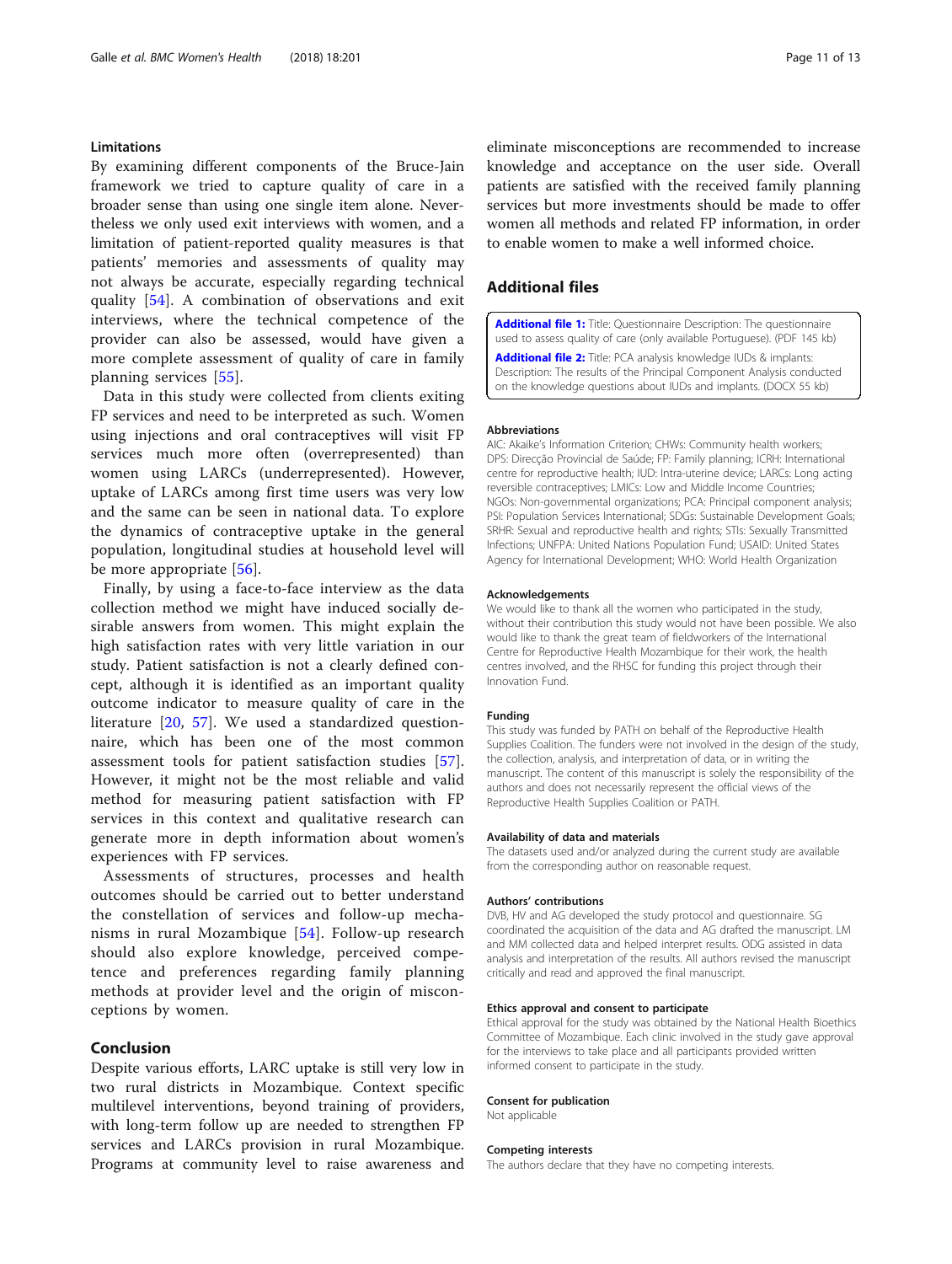### <span id="page-11-0"></span>Publisher's Note

Springer Nature remains neutral with regard to jurisdictional claims in published maps and institutional affiliations.

### Author details

<sup>1</sup>International Centre for Reproductive Health, Ghent University, Corneel Heymanslaan 10, UZP 114, 9000 Ghent, Belgium. <sup>2</sup>International Centre for Reproductive Health, Rua das Flores no 34, Impasse 1085/87, Maputo, Mozambique.

Received: 30 July 2017 Accepted: 27 November 2018 Published online: 12 December 2018

### References

- 1. Osotimehin B. Family planning as a critical component of sustainable global development. Glob. Health Action [Internet]. Taylor & Francis; 2015 [cited 2017 Apr 14];8:29978. Available from: [http://www.ncbi.nlm.nih.gov/pubmed/](http://www.ncbi.nlm.nih.gov/pubmed/26562147) [26562147.](http://www.ncbi.nlm.nih.gov/pubmed/26562147)
- 2. Choi Y, Fabic MS, Hounton S, Koroma D. Meeting demand for family planning within a generation: prospects and implications at country level. Glob. Health Action [Internet]. Taylor & Francis; 2015 [cited 2017 Apr 14];8: 29734. Available from: [http://www.ncbi.nlm.nih.gov/pubmed/26562140.](http://www.ncbi.nlm.nih.gov/pubmed/26562140)
- 3. Moçambique Inquérito de Indicadores de Imunização, Malária e HIV/SIDA em Moçambique (IMASIDA) 2015 Relatório de Indicadores Básicos. [https://](https://dhsprogram.com/pubs/pdf/AIS12/AIS12.pdf) [dhsprogram.com/pubs/pdf/AIS12/AIS12.pdf](https://dhsprogram.com/pubs/pdf/AIS12/AIS12.pdf).
- 4. Saúde M DA. MOÇAMBIQUE Inquérito Demográfico e de Saúde 2011 Instituto Nacional de Estatística Ministério da Saúde Maputo, Moçambique MEASURE DHS/ICF International (Assistência Técnica).
- Policy and Programmatic Actions. [cited 2017 Dec 5]; Available from: [http://](http://apps.who.int/iris/bitstream/handle/10665/158866/9789241549103_eng.pdf?sequence=1) [apps.who.int/iris/bitstream/handle/10665/158866/9789241549103\\_eng.](http://apps.who.int/iris/bitstream/handle/10665/158866/9789241549103_eng.pdf?sequence=1) [pdf?sequence=1.](http://apps.who.int/iris/bitstream/handle/10665/158866/9789241549103_eng.pdf?sequence=1)
- 6. Winner B, Peipert JF, Zhao Q, Buckel C, Madden T, Allsworth JE, et al. Effectiveness of Long-Acting Reversible Contraception. N. Engl. J. Med. [Internet]. 2012 [cited 2017 Apr 18];366:1998–2007. Available from: [http://](http://www.nejm.org/doi/abs/10.1056/NEJMoa1110855) [www.nejm.org/doi/abs/10.1056/NEJMoa1110855](http://www.nejm.org/doi/abs/10.1056/NEJMoa1110855)
- 7. American College of Obstetricians and Gynecologists. ACOG committee opinion. American College of Obstetricians and Gynecologists;
- 8. COCs Barrier methods IUDs Fertility awareness-based methods Lactational. [cited 2017 Apr 18]; Available from: [http://apps.who.int/iris/bitstream/10665/](http://apps.who.int/iris/bitstream/10665/181468/1/9789241549158_eng.pdf) [181468/1/9789241549158\\_eng.pdf](http://apps.who.int/iris/bitstream/10665/181468/1/9789241549158_eng.pdf)
- 9. Garrett CC, Keogh LA, Kavanagh A, Tomnay J, Hocking JS, Blum M. Understanding the low uptake of long-acting reversible contraception by young women in Australia: a qualitative study. BMC Womens. Health [Internet]. BioMed Central; 2015 [cited 2017 Apr 18];15:72. Available from: [http://](http://bmcwomenshealth.biomedcentral.com/articles/10.1186/s12905-015-0227-9) [bmcwomenshealth.biomedcentral.com/articles/10.1186/s12905-015-0227-9](http://bmcwomenshealth.biomedcentral.com/articles/10.1186/s12905-015-0227-9)
- 10. Anguzu R, Tweheyo R, Sekandi JN, Zalwango V, Muhumuza C, Tusiime S, et al. Knowledge and attitudes towards use of long acting reversible contraceptives among women of reproductive age in Lubaga division, Kampala district, Uganda. BMC Res. Notes [Internet]. BioMed Central; 2014 [cited 2017 Mar 3];7:153. Available from: [http://www.ncbi.nlm.nih.gov/](http://www.ncbi.nlm.nih.gov/pubmed/24636154) [pubmed/24636154.](http://www.ncbi.nlm.nih.gov/pubmed/24636154)
- 11. Wagenaar BH, Gimbel S, Hoek R, Pfeiffer J, Michel C, Manuel JL, et al. Stockouts of essential health products in Mozambique- longitudinal analyses from 2011 to 2013 HHS Public Access. Trop Med Int Heal. [Internet]. 2014 [cited 2017 Apr 21];19:791–801. Available from: [https://www.ncbi.nlm.nih.](https://www.ncbi.nlm.nih.gov/pmc/articles/PMC4479203/pdf/nihms699916.pdf) [gov/pmc/articles/PMC4479203/pdf/nihms699916.pdf](https://www.ncbi.nlm.nih.gov/pmc/articles/PMC4479203/pdf/nihms699916.pdf)
- 12. Yinger N. Youth and long-acting Reversble contraceptives. Popul Ref Bur. 2016:1–7.
- 13. Onwujekwe O, Dike N, Uzochukwu B, Ezeoke O. Informal payments for healthcare: Differences in expenditures from consumers and providers perspectives for treatment of malaria in Nigeria. Health Policy (New. York). [Internet]. Elsevier; 2010 [cited 2017 Dec 4];96:72–9. Available from: [http://](http://www.sciencedirect.com/science/article/pii/S0168851010000060) [www.sciencedirect.com/science/article/pii/S0168851010000060](http://www.sciencedirect.com/science/article/pii/S0168851010000060)
- 14. Parsa M, Aramesh K, Nedjat S, Kandi MJ, Larijani B. Informal Payments for Health Care in Iran: Results of a Qualitative Study. Iran. J. Public Health [Internet]. Tehran University of Medical Sciences; 2015 [cited 2018 Jan 10]; 44:79–88. Available from: [http://www.ncbi.nlm.nih.gov/pubmed/26060779.](http://www.ncbi.nlm.nih.gov/pubmed/26060779)
- 15. Mussa AH, Pfeiffer J, Gloyd SS, Sherr K. Vertical funding, non-governmental organizations, and health system strengthening: perspectives of public sector health workers in Mozambique. Hum. Resour. Health [Internet].

BioMed Central; 2013 [cited 2017 Apr 20];11:26. Available from: [http://www.](http://www.ncbi.nlm.nih.gov/pubmed/23768178) [ncbi.nlm.nih.gov/pubmed/23768178](http://www.ncbi.nlm.nih.gov/pubmed/23768178).

- 16. Subramanian L, Chilundo B, Faquira A, Jacinto A, Banze N, Gausman J. Strengthening Communities through Integrated Programming in Nampula, Mozambique: Endline Survey Report. [cited 2017 Dec 21]; Available from: [http://www.pathfinder.org/wp-content/uploads/2017/01/SCIP-endline](http://www.pathfinder.org/wp-content/uploads/2017/01/SCIP-endline-survey-report.pdf)[survey-report.pdf](http://www.pathfinder.org/wp-content/uploads/2017/01/SCIP-endline-survey-report.pdf)
- 17. Govt. Family Planning 2020 Commitment. [cited 2017 Apr 10]; Available from: [http://ec2-54-210-230-186.compute-1.amazonaws.com/wp-content/](http://ec2-54-210-230-186.compute-1.amazonaws.com/wp-content/uploads/2016/10/Govt.-of-Mozambique-FP2020-Commitment-2014.pdf) [uploads/2016/10/Govt.-of-Mozambique-FP2020-Commitment-2014.pdf](http://ec2-54-210-230-186.compute-1.amazonaws.com/wp-content/uploads/2016/10/Govt.-of-Mozambique-FP2020-Commitment-2014.pdf)
- 18. Family Planning 2020 Country Action: Opportunities, Challenges, And Priorities. [cited 2017 Apr 10]; Available from: [http://ec2-54-210-230-186.](http://ec2-54-210-230-186.compute-1.amazonaws.com/wp-content/uploads/2016/11/Country_Action_Opportunities-Challenges-and-Priorities_MOZAMBIQUE_FINAL.pdf) [compute-1.amazonaws.com/wp-content/uploads/2016/11/Country\\_Action\\_](http://ec2-54-210-230-186.compute-1.amazonaws.com/wp-content/uploads/2016/11/Country_Action_Opportunities-Challenges-and-Priorities_MOZAMBIQUE_FINAL.pdf) [Opportunities-Challenges-and-Priorities\\_MOZAMBIQUE\\_FINAL.pdf](http://ec2-54-210-230-186.compute-1.amazonaws.com/wp-content/uploads/2016/11/Country_Action_Opportunities-Challenges-and-Priorities_MOZAMBIQUE_FINAL.pdf)
- 19. Family Planning 2020 Country Action: Opportunities, Challenges, and Priorities. [cited 2017 Jun 11]; Available from: [http://ec2-54-210-230-186.](http://ec2-54-210-230-186.compute-1.amazonaws.com/wp-content/uploads/2016/11/Country_Action_Opportunities-Challenges-and-Priorities_MOZAMBIQUE_FINAL.pdf) [compute-1.amazonaws.com/wp-content/uploads/2016/11/Country\\_Action\\_](http://ec2-54-210-230-186.compute-1.amazonaws.com/wp-content/uploads/2016/11/Country_Action_Opportunities-Challenges-and-Priorities_MOZAMBIQUE_FINAL.pdf) [Opportunities-Challenges-and-Priorities\\_MOZAMBIQUE\\_FINAL.pdf](http://ec2-54-210-230-186.compute-1.amazonaws.com/wp-content/uploads/2016/11/Country_Action_Opportunities-Challenges-and-Priorities_MOZAMBIQUE_FINAL.pdf)
- 20. Tessema GA, Streak Gomersall J, Mahmood MA, Laurence CO, Sutton A, Ishaque M. Factors Determining Quality of Care in Family Planning Services in Africa: A Systematic Review of Mixed Evidence. Mortimer K, editor. PLoS One [Internet]. The Joanna Briggs Institute; 2016 [cited 2017 Jun 9];11: e0165627. Available from: <http://dx.plos.org/10.1371/journal.pone.0165627>
- 21. Ndhlovu L. Quality Of Care in Family Planning Service Delivery in Kenya: Clients' and Providers' Perspectives. [cited 2017 Jun 11]; Available from: [http://pdf.usaid.gov/pdf\\_docs/Pnacl120.pdf](http://pdf.usaid.gov/pdf_docs/Pnacl120.pdf)
- 22. Bruce J. Fundamental elements of the quality of care: A simple framework. 1990 [cited 2017 Jun 11]; Available from: [http://healthsystemshub.org/uploads/](http://healthsystemshub.org/uploads/resource_file/attachment/203/Judith_Bruce_Quality_of_Care_Framework.pdf) [resource\\_file/attachment/203/Judith\\_Bruce\\_Quality\\_of\\_Care\\_Framework.pdf](http://healthsystemshub.org/uploads/resource_file/attachment/203/Judith_Bruce_Quality_of_Care_Framework.pdf)
- 23. Overview of Quality of Care in Reproductive Health: Definitions and Measurements of Quality. [cited 2018 Jan 10]; Available from: [http://www.](http://www.prb.org/pdf/NewPerspQOC-Overview.pdf) [prb.org/pdf/NewPerspQOC-Overview.pdf](http://www.prb.org/pdf/NewPerspQOC-Overview.pdf)
- 24. Tessema GA, Streak Gomersall J, Mahmood MA, Laurence CO. Factors Determining Quality of Care in Family Planning Services in Africa: A Systematic Review of Mixed Evidence. PLoS One [Internet]. Public Library of Science; 2016 [cited 2017 Jul 10];11:e0165627. Available from: [http://www.](http://www.ncbi.nlm.nih.gov/pubmed/27812124) [ncbi.nlm.nih.gov/pubmed/27812124](http://www.ncbi.nlm.nih.gov/pubmed/27812124).
- 25. Strobino DM, Koenig M, Grason HA. Approaches and Indicators for Measuring Quality in Region VIII Family Planning Programming. 2000 [cited 2017 Dec 16]; Available from: <http://www.med.jhu.edu/wchpc>
- 26. República de Moçambique, Ministério da Saúde, Direcção de Planificação e Cooperação. PESS 2014-2019 [Internet]. 2014. Available from: [http://www.](http://www.nationalplanningcycles.org/sites/default/files/planning_cycle_repository/mozambique/pess_30_setembro_2013_detailh_com_anexos_vf_celia.pdf) [nationalplanningcycles.org/sites/default/files/planning\\_cycle\\_repository/](http://www.nationalplanningcycles.org/sites/default/files/planning_cycle_repository/mozambique/pess_30_setembro_2013_detailh_com_anexos_vf_celia.pdf) [mozambique/pess\\_30\\_setembro\\_2013\\_detailh\\_com\\_anexos\\_vf\\_celia.pdf](http://www.nationalplanningcycles.org/sites/default/files/planning_cycle_repository/mozambique/pess_30_setembro_2013_detailh_com_anexos_vf_celia.pdf)
- 27. Vermandere H, Galle A, Griffin S, de Melo M, Machaieie L, Van Braeckel D, et al. The impact of facility audits, evaluation reports and incentives on motivation and supply management among family planning service providers: an interventional study in two districts in Maputo Province, Mozambique. BMC Health Serv. Res. [Internet]. BioMed Central; 2017 [cited 2017 Jun 17];17:313. Available from: [http://www.ncbi.nlm.nih.gov/pubmed/28464850.](http://www.ncbi.nlm.nih.gov/pubmed/28464850)
- 28. JT B, RJ M, JC K. Handbook of indicators for family planning program evaluation. [Internet]. Chapel Hill North Carolina University of North Carolina at Chapel Hill Carolina Population Center Evaluation Project [1994].; [cited 2017 Apr 10]. Available from: <http://www.popline.org/node/285457>
- 29. Cates W, Maggwa B. Family planning since ICPD how far have we progressed? Contraception [Internet]. 2014 [cited 2017 Apr 10];90:S14–21. Available from: [http://linkinghub.elsevier.com/retrieve/pii/](http://linkinghub.elsevier.com/retrieve/pii/S0010782414003254) [S0010782414003254](http://linkinghub.elsevier.com/retrieve/pii/S0010782414003254)
- 30. Pathfinder International P, USAIDS. How to Deal with Rumors and Misconceptions about IUDs. Report. 2006;1–6.
- 31. Enhancing Motivation of Family Planning Service Providers as a Lever to Avoid Stock-Outs and Increase Quality of Service. [cited 2017 Jul 13]; Available from: <http://icrhb.org/sites/default/files/finalreportfordissemination.pdf>
- 32. Bell BA, Onwuegbuzie AJ, Ferron JM, Jiao QG, Hibbard ST, Kromrey JD. Use of design effects and sample weights in complex health survey data: a review of published articles using data from 3 commonly used adolescent health surveys. Am. J. Public Health [Internet]. American Public Health Association; 2012 [cited 2017 Mar 14];102:1399–405. Available from: [http://](http://www.ncbi.nlm.nih.gov/pubmed/22676502) [www.ncbi.nlm.nih.gov/pubmed/22676502.](http://www.ncbi.nlm.nih.gov/pubmed/22676502)
- 33. The survey Package in R. [cited 2017 Apr 10]; Available from: [http://faculty.](http://faculty.washington.edu/tlumley/old-survey/index.html) [washington.edu/tlumley/old-survey/index.html](http://faculty.washington.edu/tlumley/old-survey/index.html).